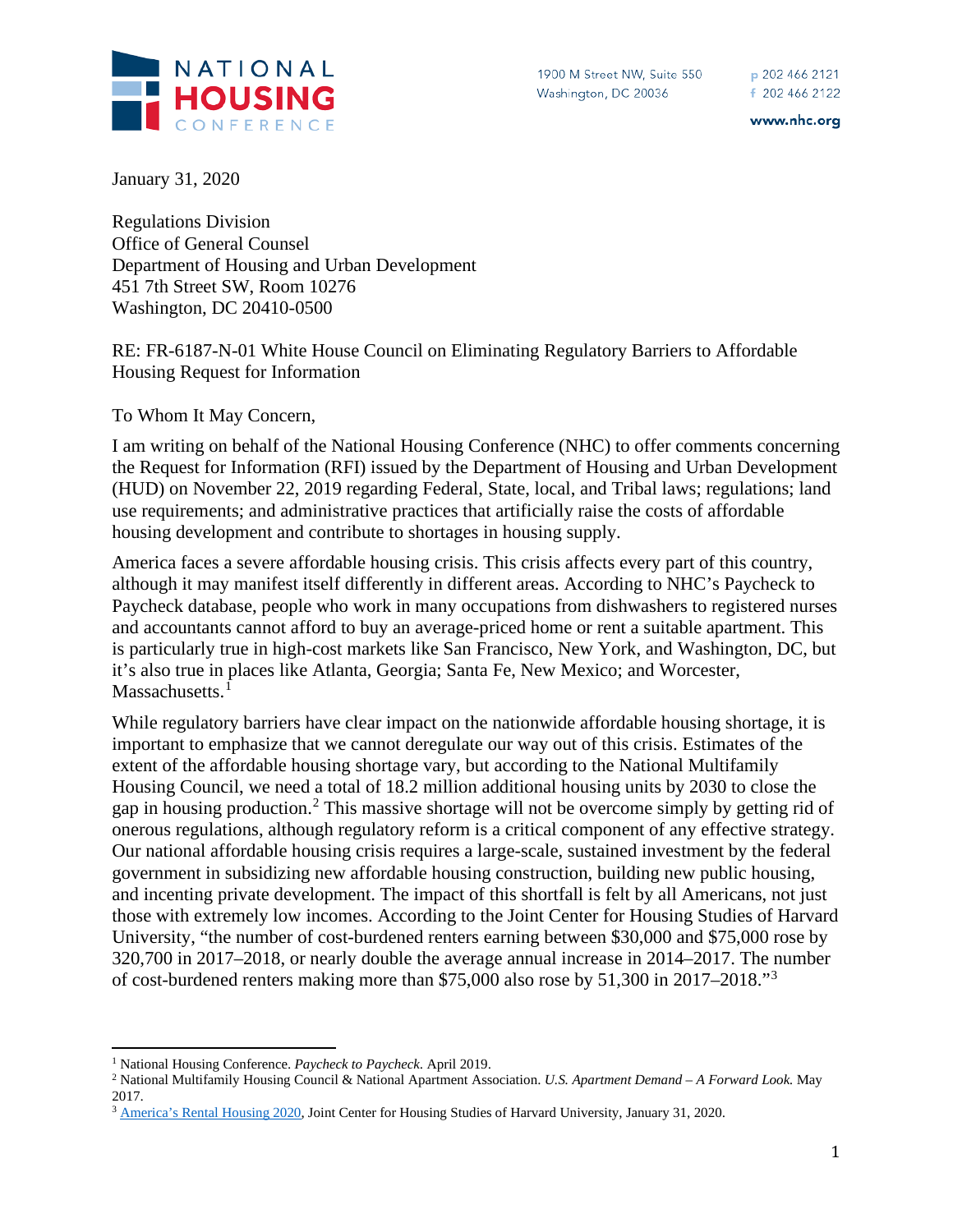

Several bipartisan legislative proposals seek to address these issues. The Yes In My Backyard (YIMBY) Act, introduced by Sen. Todd Young (R-IN), Sen. Brian Schatz (D-HI), Rep. Denny Heck (D-WA) and Rep. Trey Hollingsworth (R-IN), would require Community Development Block Grant (CDBG) recipients to be more transparent as to their efforts, or lack of efforts, to adopt specific pro-affordability housing policies.

The Build More Housing Near Transit Act introduced by Rep. Scott Peters (D-CA) and Rep. Cathy McMorris Rodgers (R-WA), leverages federal dollars to support housing development by minimally adjusting the evaluation criteria for the Federal Transit Administration Fixed Guideway Capital Investment Grants program to include a housing feasibility assessment. This analysis would help to identify and acknowledge local land use policies serving to deter new development.

The Housing is Infrastructure Bill introduced by Rep. Maxine Waters (D-CA) would provide significant financial resources to address the national housing affordability challenge. Many of the programs supported by this increase in funding are controlled by HUD. This bill is aimed at removing barriers to the development of multifamily rental housing. There is an undeniable link between housing and infrastructure, and stronger coordination will support greater housing production, help is an important meet the growing housing demand, and close the housing affordability gap nationwide.

Tax incentives have proven to be powerful tools in advancing Federal policy goals and generating real world results. For example, the Low-Income Housing Tax Credit (LIHTC) has greatly enabled affordable housing production. The National Housing Conference is a strong supporter of expanding and strengthening LIHTC, including those measures in H.R. 3077 and S. 1703, the Affordable Housing Credit Improvement Act, to increase the annual allocation of LIHTCs by 50 percent, establish a permanent minimum 4 percent credit rate rather than a variable rate that usually falls below the intended 4 percent, provide flexibility for existing tenants' income eligibility and certification, modify student occupancy rules, repeal the Qualified Census Tract (QCT) population cap, and allow states to grant a 30 percent basis boost if it is necessary to make a project financially feasible.

We also support the Neighborhood Homes Investment Act (NHIA), H.R. 3316, a bipartisan bill that would revitalize distressed urban, suburban and rural neighborhoods with federal income tax credits, mobilizing private investment to build and substantially rehabilitate 500,000 homes for moderate- and middle-income homeowners over the next decade. The NHIA helps close the gap between the cost of building or renovating homes and the price at which they can be sold, thus making renovation and new home construction possible. The NHIA would also help existing homeowners in these neighborhoods to rehabilitate their homes.

There also are several specific areas where HUD has the authority to reform its procedures and practices through regulation to make building subsidized affordable housing more efficient and effective. HUD's Section 8 program is the federal government's main program to assist very low-income families, the elderly, and the disabled to afford decent, safe and sanitary housing in the private market. Section 8 vouchers enable qualifying participants to find their own housing in apartments, townhouses, or single-family units; they are not limited to subsidized housing projects. Demand for Section 8 vouchers far exceeds supply in most areas of the country.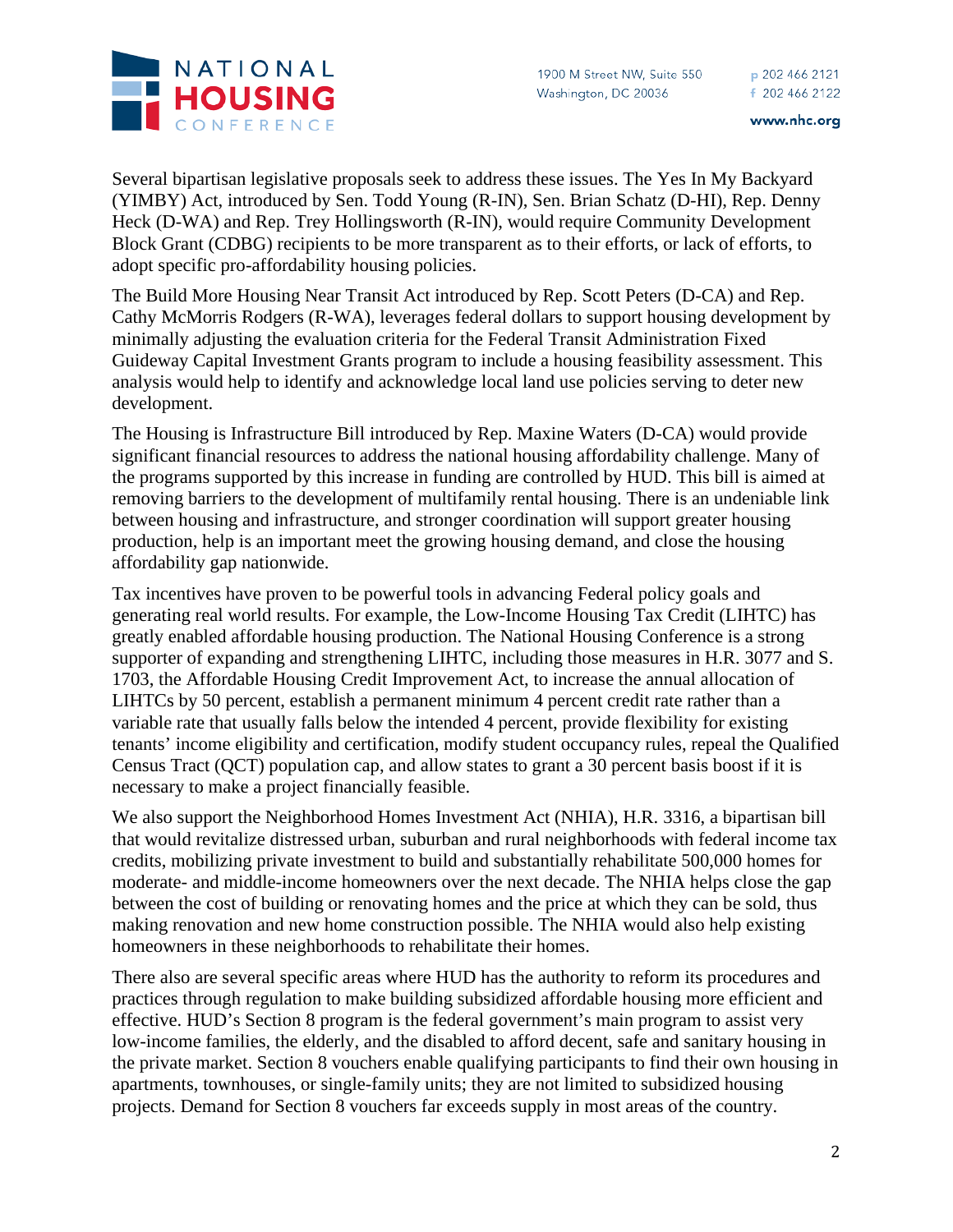

Congress provided \$20.3 billion to renew all housing vouchers that low-income families are now using, despite deep cuts proposed by the Trump administration, which we have strongly opposed. The Section 8 voucher program needs more funding, not less.

Unfortunately, well-intentioned regulations can make using vouchers expensive and burdensome for many landlords, some of whom refuse to take them, limiting their impact. These include duplicative inspection processes, initial lease-up requirements, and delays in payment and other factors. In contrast, when an unassisted potential resident applies for unit in the private market, the transaction can be completed virtually instantaneously.

Zoning requirements are gaining increasing scrutiny as a major impediment to affordable housing production. Were states and cities to eliminate or "upzone" single-family only zoning laws, they could open up these vast swaths to additional, higher-density housing. A large body of research demonstrates that upzoning would result in millions of additional housing units and would in turn lower housing costs. [4](#page-2-0)

Many state and local governments are considering or have already passed upzoning measures to allow for increased housing density. Minneapolis, Minnesota outlawed single-family zoning in December 2018,<sup>[5](#page-2-1)</sup> and the state of Oregon followed suit in August 2019.<sup>[6](#page-2-2)</sup> Many other local and state governments—including Seattle, Durham, Austin, Virginia, California, and Washington state—are considering similar measures to allow for more density.[7](#page-2-3) This suggests it will not take much prodding from the federal government to get state and local governments to take action on zoning reform.

Single-family zoning is not the only regulation that increases the cost of building housing and suppresses supply. Other zoning regulations like minimum lot sizes and parking requirements add to the development cost.<sup>[8](#page-2-4)</sup> Many cities also charge development fees of up to \$100,000 per multifamily unit or up to  $$150,000$  per single-family home<sup>[9](#page-2-5)</sup> and require environmental impact reports, which further increase development costs. Some jurisdictions also provide multiple opportunities for community stakeholders to provide feedback on proposed developments, which

<span id="page-2-0"></span><sup>4</sup> Stegman, Michael. *Eliminating Exclusionary Land Use Regulations Should Be the Civil Rights Issue of Our Time*. Harvard Joint Center for Housing Studies, August 2019; Rothwell, Jonathan. *Land Use Politics, Housing Costs, and Segregation in California Cities*. UC Berkeley Terner Center for Housing Innovation, September 2019; Schuetz, Jenny. *Restrictive zoning is impeding DC's goal to build more housing*. Brookings Institution, October 2019; Pinto, Edward J. and Peter, Tobias. *To solve the problem of unaffordable entry-level housing, abolish single-family zoning*. MarketWatch, December 2020; Zillow. *Relaxed Zoning Could Create Millions of New Homes in America's Single-Family Neighborhoods*. December 2019.

<span id="page-2-1"></span><sup>5</sup> Mervosh, Sarah. *Minneapolis, Tackling Housing Crisis and Inequity, Votes to End Single-Family Zoning*. New York Times, December 2018.

<span id="page-2-2"></span><sup>6</sup> Lehman, Chris. *Governor Signs Package of Housing Bills*. KLCC, August 2019.

<span id="page-2-3"></span><sup>7</sup> Hurtado, Ludwig. *Housing crisis has Seattle weighing end of single-family zoning*. NBC News, May 2019; McDonald,

Thomasi. *Durham City Council Votes to Add Density in Single-Family Neighborhoods Near Downtown*. INDY Week, September 2019; Betts, Kris. *Austin's new land development code to address 'housing crisis'.* KVUE, November 2019; Sisson, Patrick. *Virginia latest place to make single family zoning ban a political fight*. Curbed, December 2019; Dillon, Liam. *California lawmaker again taking aim at single-family zoning*. Los Angeles Times, January 2020; Kingsella, Mike. *Washington Becomes Latest State to Consider Statewide Zoning Reform.* Up for Growth, January 2020. <sup>8</sup> Shoup, Donald. *Parking Reform Will Save the City*. CityLab, September 2019.

<span id="page-2-5"></span><span id="page-2-4"></span><sup>9</sup> Mawhorter, Sarah and Garcia, David. *It All Adds Up: The Cost of Housing Development Fees in Seven California Cities*. UC Berkeley Terner Center for Housing Innovation, March 2018; Einstein, Katherine Levine, Glick, David M., and Palmer, Maxwell. *Neighborhood Defenders: Participatory Politics and America's Housing Crisis*. Cambridge University Press, November 2019.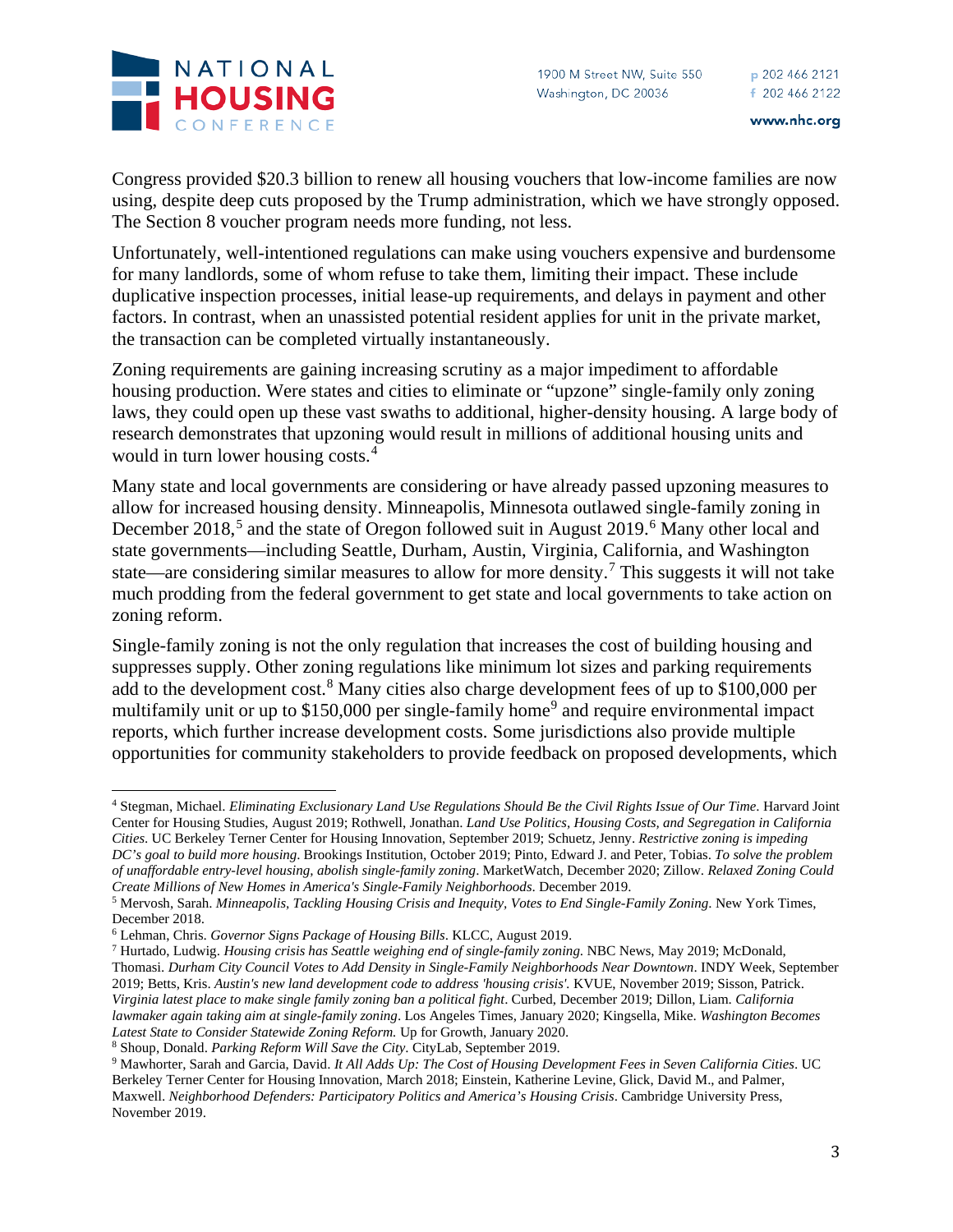

can draw out the development timeline and thereby increase costs.[10](#page-3-0) While the intended effects of many of these regulations—mitigating environmental harm, incorporating community feedback, etc.—are well-intentioned, the result is less affordable housing. The National Association of Home Builders and the National Multifamily Housing Council estimate that regulations like these contribute to over 30 percent of the cost of a multifamily development.<sup>[11](#page-3-1)</sup> These additional costs reduce the number of subsidized units that can be built, and create a powerful financial disincentive to building more affordable units given the high fixed costs.

The federal government can encourage states and municipalities to adopt more by-right development, without directly dictating local regulations. Allowing more by-right development can be done by relaxing restrictions like parking minimums and providing clarity around development fees and the public engagement process, making the development process more predictable and freeing developers from having to seek waivers and variances.<sup>[12](#page-3-2)</sup>

Environment protections are an important component of the development of quality affordable housing in healthy communities. However, environmental review processes can also be used to delay and prevent affordable housing development, forcing low-income residents to live in conditions that are environmentally damaging. HUD funding applicants are prohibited from taking any action that "would have an adverse environmental impact or limit the choice of reasonable alternatives".<sup>[13](#page-3-3)</sup> The concept of choice limiting activity makes sense when the federal government is building new housing, but it can create a significant disincentive to the acquisition and rehabilitation of existing federally assisted properties, or private parties securing limited time site control in order to apply for and HUD funding. There is incredible competition for land sites and other project resources. Affordable housing production is put at an incredible disadvantage when private actors seeking federal funds cannot acquire properties or take other actions that their counterparts using private funding can take speedily. We should not have to chose between responsible environmental protections and the production of affordable housing. And HUD's rules and procedures should never be allowed to be a surrogate for excluding affordable housing development.

One way for the federal government to incentivize local and state governments to adopt regulatory reforms is through the disbursement of federal transportation funds. The Department of Transportation (DOT) was authorized to disburse roughly \$70 billion through grant programs to state and local governments in 2019.<sup>[14](#page-3-4)</sup> DOT should attach requirements for local and state governments to receive this funding, including passing upzoning measures and allowing more by-right development. Furthermore, it makes sense to tie transportation funding to local housing

<span id="page-3-0"></span><sup>10</sup> Jakabovics, Andrew, Ross, Lynn M., Simpson, Molly, and Spotts, Michael. *Bending the Cost Curve: Solutions to Expand the Supply of Affordable Rentals*. Urban Land Institute Terwilliger Center for Housing and Enterprise Community Partners, January 2014.

<span id="page-3-1"></span><sup>&</sup>lt;sup>11</sup> Emrath, Paul and Walter, Caitlin. *Regulation: Over 30 Percent of the Cost of a Multifamily Development*. National Association of Home Builders and the National Multifamily Housing Council, June 2018.

<span id="page-3-2"></span><sup>12</sup> Jakabovics, Andrew, Ross, Lynn M., Simpson, Molly, and Spotts, Michael. *Bending the Cost Curve: Solutions to Expand the Supply of Affordable Rentals*. Urban Land Institute Terwilliger Center for Housing and Enterprise Community Partners, January 2014; National Multifamily Housing Council. *The Housing Affordability Toolkit*. May 2019.

<span id="page-3-3"></span><sup>13</sup> 24 CFR 58.22

<span id="page-3-4"></span><sup>14</sup> Peterman, David Randall. *Department of Transportation (DOT) Appropriations: FY2019*. Congressional Research Service, September 2018.